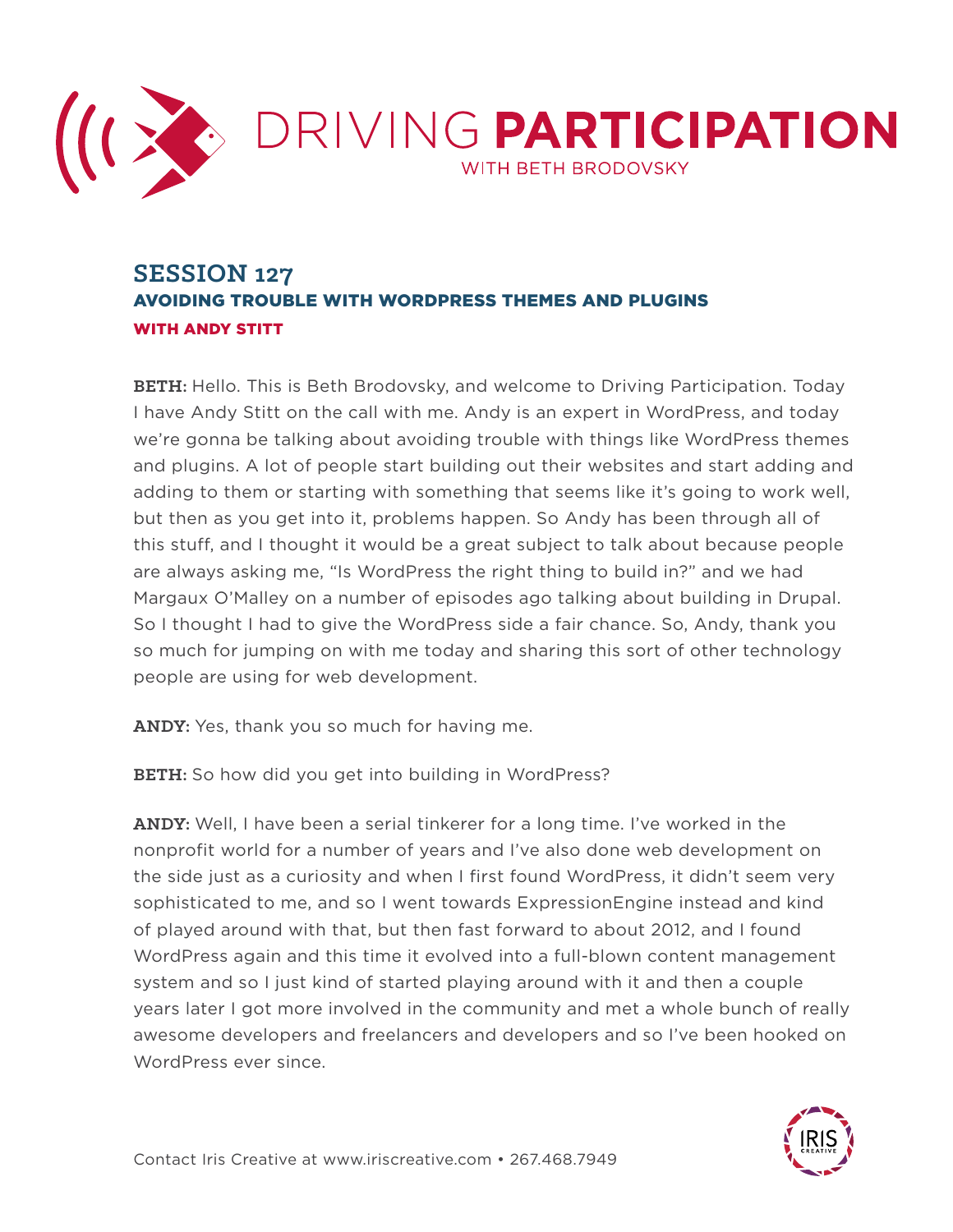

**BETH:** You know, it's so funny that you should mention that because I mean there is still a bit of a stigma around it. I still hear it sometimes because WordPress was originally a blogging platform. It wasn't something that people used to create a whole site, and you know it's really changed since then.

**ANDY:** Yes, very much so. It has grown into a full content management system. It is an active development by a lot of really, really bright people who are all volunteers. They're all basically volunteering towards the WordPress project, but it's really, really solid software that's maintained by real software engineers, basically.

**BETH:** So the question that I always like to ask everyone and it's a little different. I'm talking to a web developer. So when you think about the work that you do, we talk about this driving participation a lot, getting people involved and I'm curious. What does the word "participation" mean to you as it relates to the kind of work you do and what your clients are looking for? How does it help them thrive?

**ANDY:** Well for me, what I try to encourage my clients to do as well as my volunteer projects that I do as well as the previous work that I've done in the nonprofit world, what I encourage them to do is remain very active in their website, to proactively do what they need to do with their website whether it's keeping software updated or just regularly updating it with content, because what I find that many people end up doing is they have their website build and then they just kind of let it sit and it just kind of sits up there on the internet as an online brochure and the website can really serve a much greater purpose than that, especially with nonprofits. A website can help nonprofits meet their mission, whether it's driving online donations so they can fund their programs, but how do you drive online donations to fund your programs? You have good content. You tell good stories and so not just letting the website sit there and kind of be an online brochure is how I encourage participation because ultimately it helps you to meet your mission, it helps do your piece of good in the world, it helps you do your work.

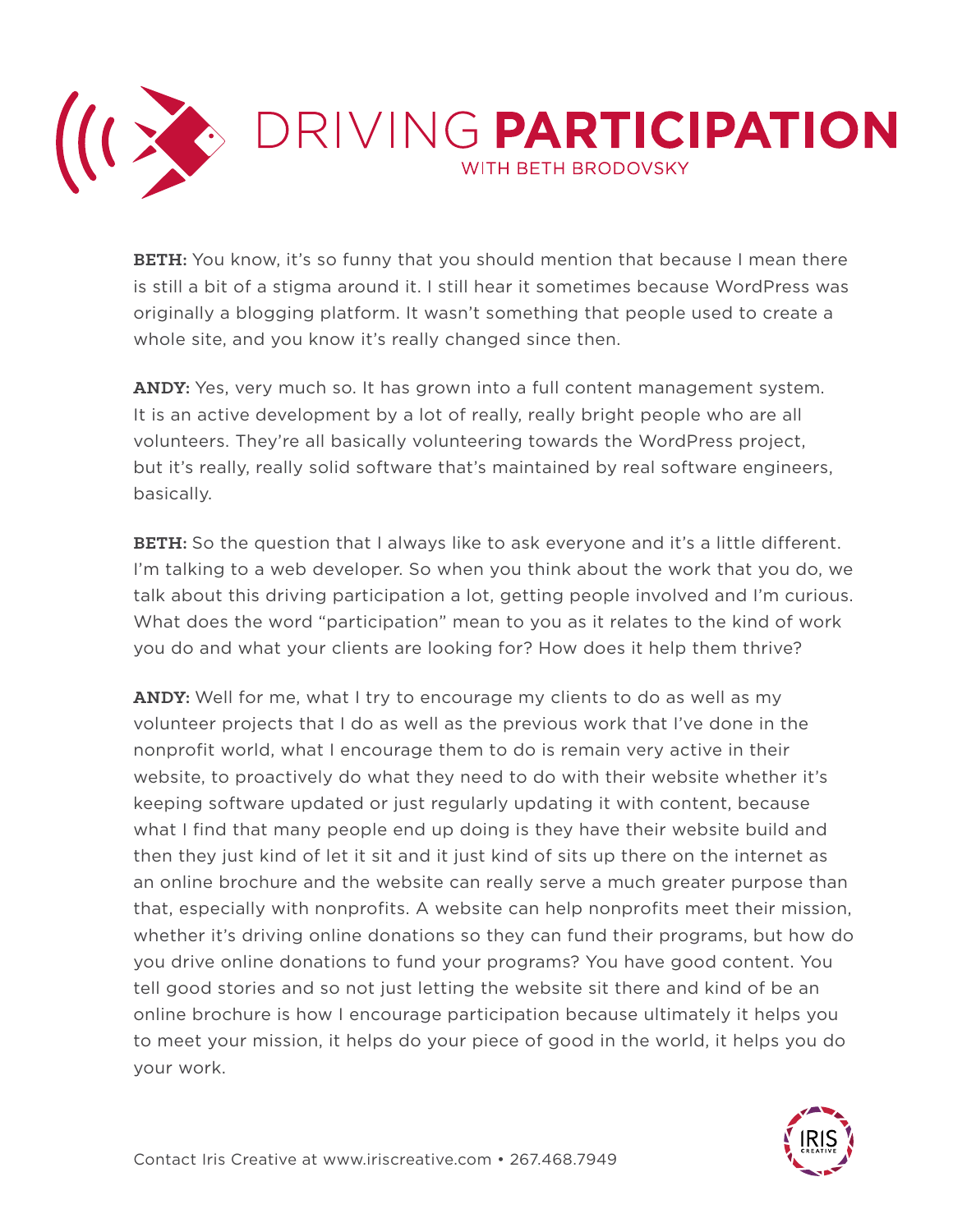

**BETH:** I think that's such good advice because you and I, like we've been building websites for years and years and when we first started doing it, it was a project. We'd do a project scope and you would start the website, get the content in, build it, launch it, turn it over to the client and walk away and then they didn't tend to keep working with us, but they also didn't really tend to continue touching it. It was like, "Phew, that's done. Let's move on to something else," but that's just not working anymore as far as having a website remain functional technically, much less remain relevant. I mean I'm assuming you see the same thing as well.

**ANDY:** Yes. As far as having it remain functionally, technically software updates, especially with WordPress, but really with most content management systems, they get updated pretty frequently. WordPress gets updated once every quarter. I think other content management systems may get updated once every year, once every two years, but organizations or individuals, nonprofits, they can let their website sit for more than a year or two because they're so busy doing whatever it is they do that if the software, if the plugins, if whatever is under the hood isn't updated, then eventually something is going to break and you're gonna wind up with the dreaded white screen of death and that's just not going to help anybody. So from a technical standpoint, yes, participation is definitely encouraged, but also from a content standpoint, there are no more real brochure sites with just five pages that remain the same forever that have any sort of effectiveness. Now all of the websites that are really effective are constantly updated with content, which feeds social media, which feeds your email, which feeds everything. It's the new bare minimum.

**BETH:** Right, exactly. My brother's term, I love this, he calls it "table stakes." You know, if you're playing poker, there's certain tables you need to pony up a certain amount even to be able to sit at that table. I love that term. So like there's a certain like you must be this high to get on this ride kind of aspect to it, that thinking about your website is something that needs to have content added to it is both good for your users, but it's also pretty much required by Google these

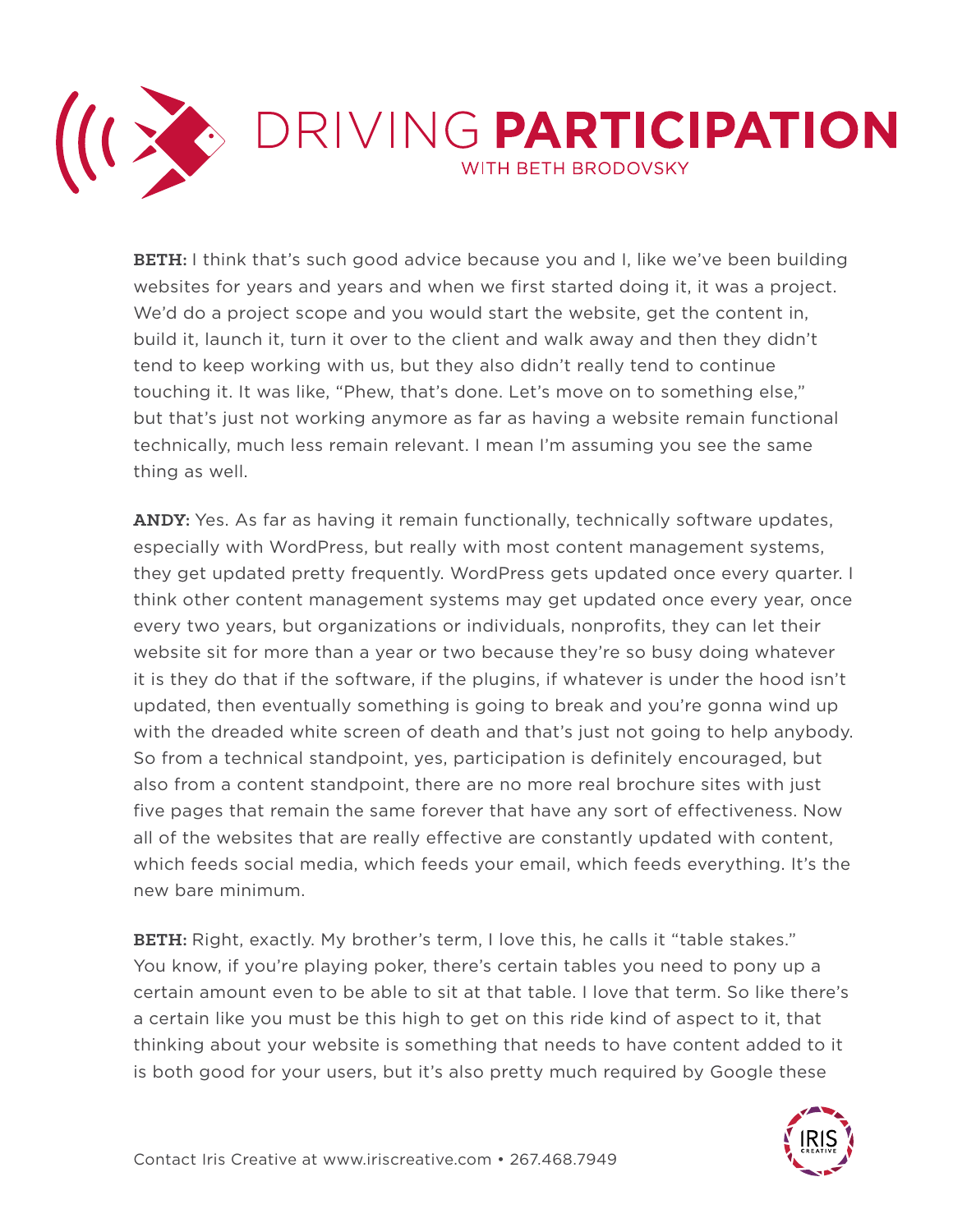

days. A static site that never changes is often never caught by Google and if being found online independently is any value to you, continuing to put fresh and relevant new content up there is going to become more and more important.

**ANDY:** Yes, that is exactly right. Continuing to put fresh content out there is critical to being found and it's just critical for the mission and the work that you do period. It is the minimum buy-in for the poker table as you were saying.

**BETH:** Exactly. So getting into WordPress. It's funny that you know there's a group of people that think this is blogging software and it's really not right for me, but I also hear the other side of things. I've literally heard people say to me, "You know, it should be easy. It's just WordPress." You just put up a WordPress site. Can you talk a little bit about the complexity of WordPress and what are the things you were saying have moved it into being a full service CMS system, which stands for content management system? What has happened over the last few years that have turned it from a blogging platform into something that a nonprofit should seriously consider for the platform for building their site?

**ANDY:** Sure, absolutely. So there is one difference I just wanted to clarify between WordPress.com and WordPress.org just in case your listeners happen to see WordPress out there and they see WordPress.com. WordPress.com is completely self-hosted. So if you want the "It should be easy, it's just WordPress. Shouldn't we just be able to set up a website?" then you could technically go with WordPress.com because all of those updates and everything under the hood is taken care of on the back end. However, WordPress.com is completely inflexible as far as what you need. So if you need any kind of functionality beyond just the regular pages and blog posts, then you would go with WordPress.org, which is the self-hosted WordPress and so it's been built up over the years into much more sophisticated software, a much more sophisticated management system and what it has wound up becoming is it consists of three different parts. It consists of core, which is the core software that runs the WordPress engine and the second part is the theme, which dictates the design and the look and the feel

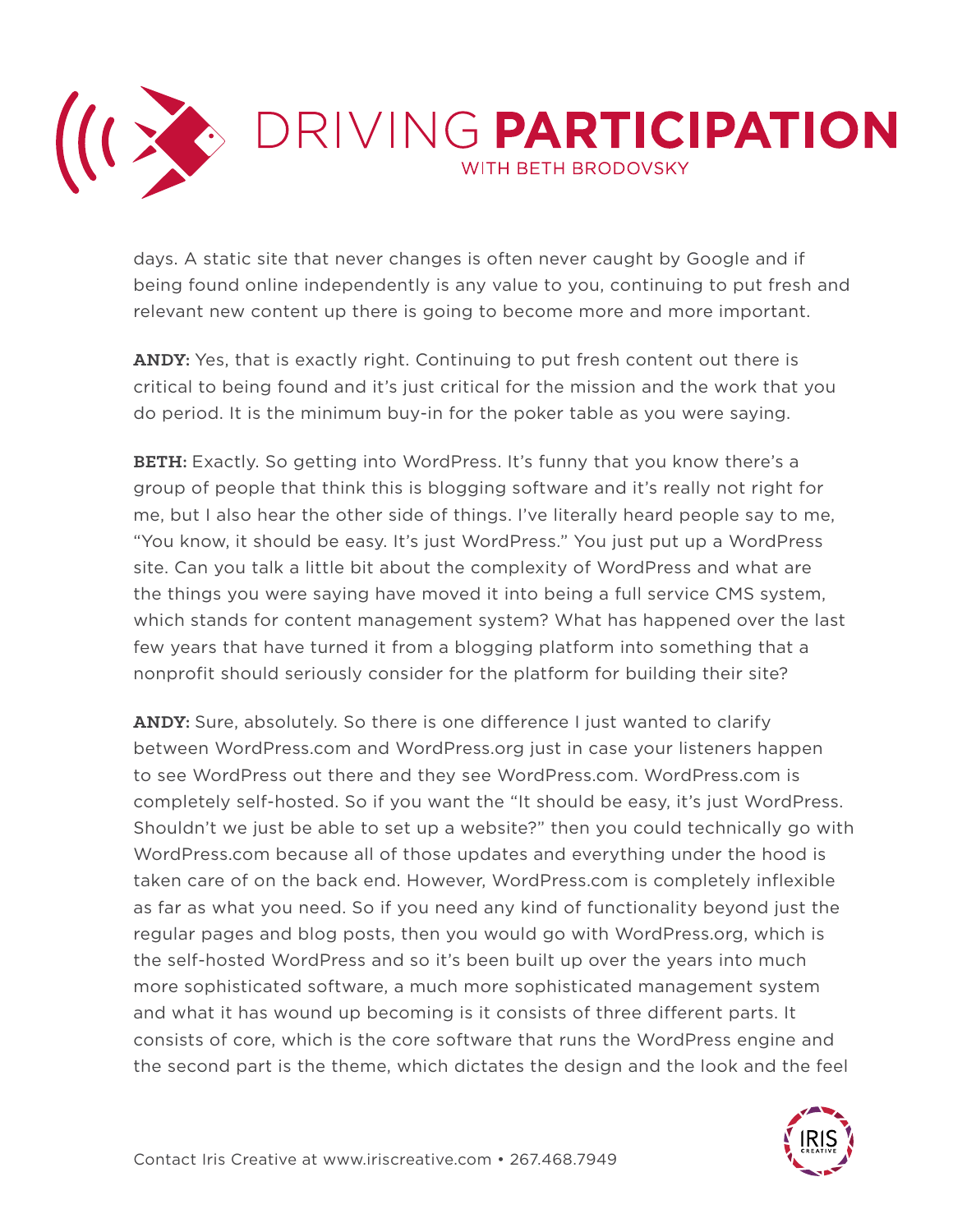

and the layout and what color your fonts are and what color the background is and then there are the plugins which allow WordPress to do the things and add features to it which don't come right out of the box. So that's kind of the overarcing thing of WordPress is that core themes and plugins and so all of these different aspects of it need to work harmoniously together and it takes effort to be able to do that. It's not just a set it and forget it type of process.

**BETH:** Right, and the core is just sort of the base coding of WordPress. It just sort of is what it is. It's the thing that volunteers all over the world are working to strengthen and make big, make better. The themes and the plugins are the things that individual developers like you or clients like maybe a nonprofit wants to do them things for themselves can kind of look for online. You can go to places online where you can see a bunch of themes that are paid and free and you can go to places where you can see a bunch of plugins that are both paid and free and there's so many things out there and they're all pretty and they all seem functional, but it can start to get complicated really fast, which is why I thought this was such a great topic to talk about because people are out there going, "I think I want to try to build my own website," or "I might want to work with a developer to build my own website." So to talk a little bit about what a theme is, how it works and where the problems come in when choosing to build from a theme I think is a really good thing for people to know at this time. So let's start with that. Let's sort of start with a theme in WordPress. Now when we build in WordPress, we don't use themes. We build from just the black box of WordPress up and the reason that we tend to do that is a lot of times when people pick a theme, they'll hit a point where they want to change something that, "Ugh, if we just started," like it's not easy to make the theme the way they want it to, but there's lots of really great reasons to use a theme. So can you talk a little bit about the reasons why it's good to start with a theme from WordPress?

**ANDY:** Yes, absolutely. So if you don't necessarily have the budget for a huge custom job or if you don't even have the need for a huge custom job, you just need something that will give you a really nice layout and if you have simple

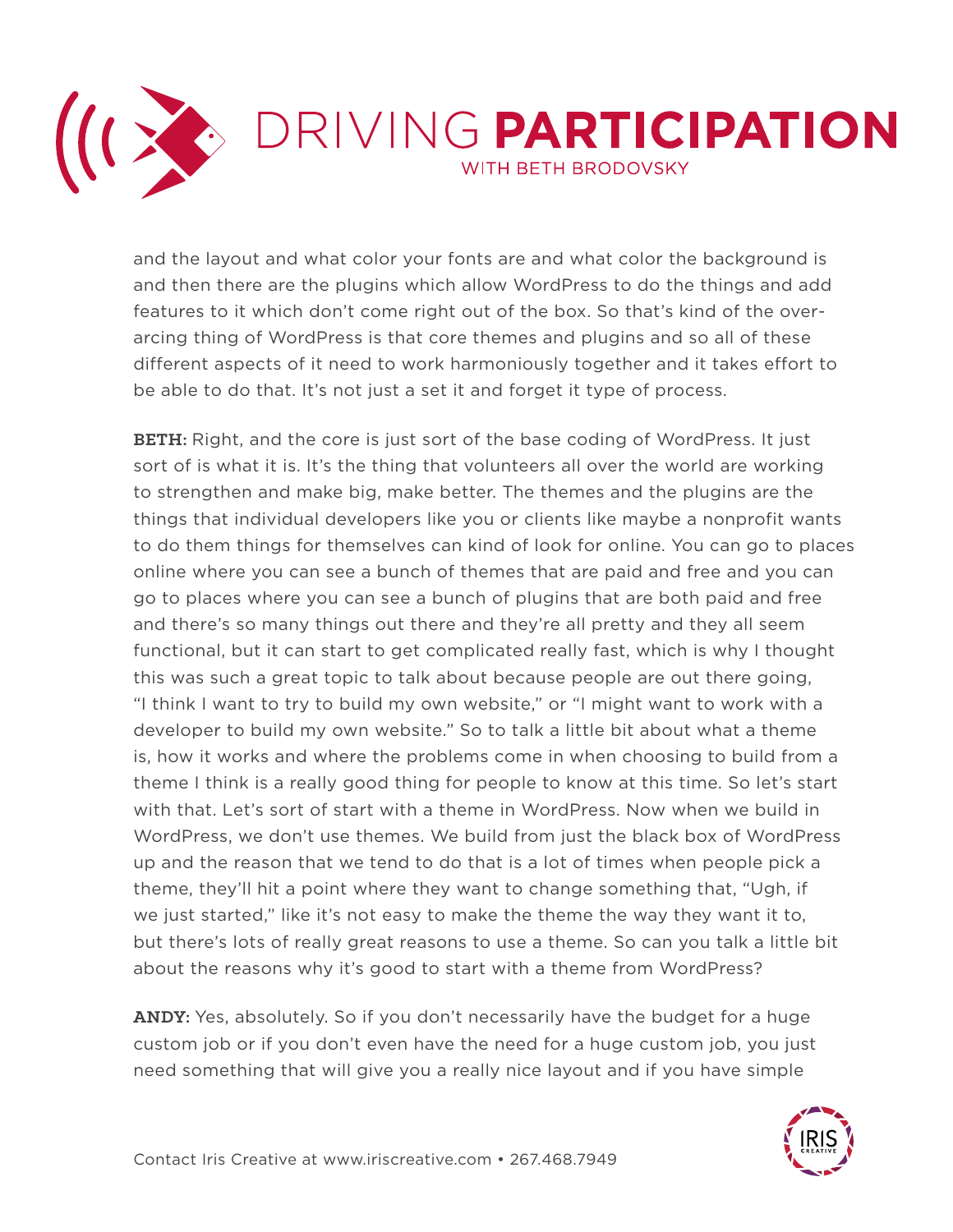

enough design needs that you don't really need anything all complicated, then it would be great to start from a regular theme. You can find them, there are plenty of free ones in the WordPress theme repository. There are also plenty of premium ones, ones that cost money and it doesn't have to cost a heck of a lot of money. The one that I use is the Genesis Framework and for a software license it cost like \$60 and it's a really, really solid theme and the good news is when you pay for something you are more likely to actually get support for it so when you submit a support ticket, there's going to be someone on the other end to actually help you through whatever trouble it is you're having. Whereas if you're using a free theme, it may be good, but ultimately the developer will be less likely to support it if it's just free and so if you have simple enough needs for your design and how the overall website looks, then it's great to start out with either a good free theme or a good premium theme.

**BETH:** I think that's a really good concept, the idea of a solid theme, and it's so easy to think, "Gosh, there's so much free stuff out there. Why should I pay for it?" but if you build out all of your content and build your site on a free theme and something goes wrong, there really isn't anybody to call when it comes to getting support for that. You'd have to call in a developer to help you kind of untangle whatever mess you get into.

**ANDY:** Right. Absolutely. You will always wind up needing help. It is inevitable that something isn't going to be quite right or maybe you just want to change the size of that font or that color or whatever, so something will always come up. Don't ever assume you can simply set it and forget it. Don't have too many rosecolored glasses on.

**BETH:** My son was just house shopping and there was this one house he felt was at the top of his budget. I thought it was way over his budget, and he kept doing Excel spreadsheets saying things to me like, "Well, if everything goes as planned, then we can do this." I had to keep telling him, "Sweetie, nothing ever goes as planned. Not, it might not; it's just doesn't in life," and it certainly does in web

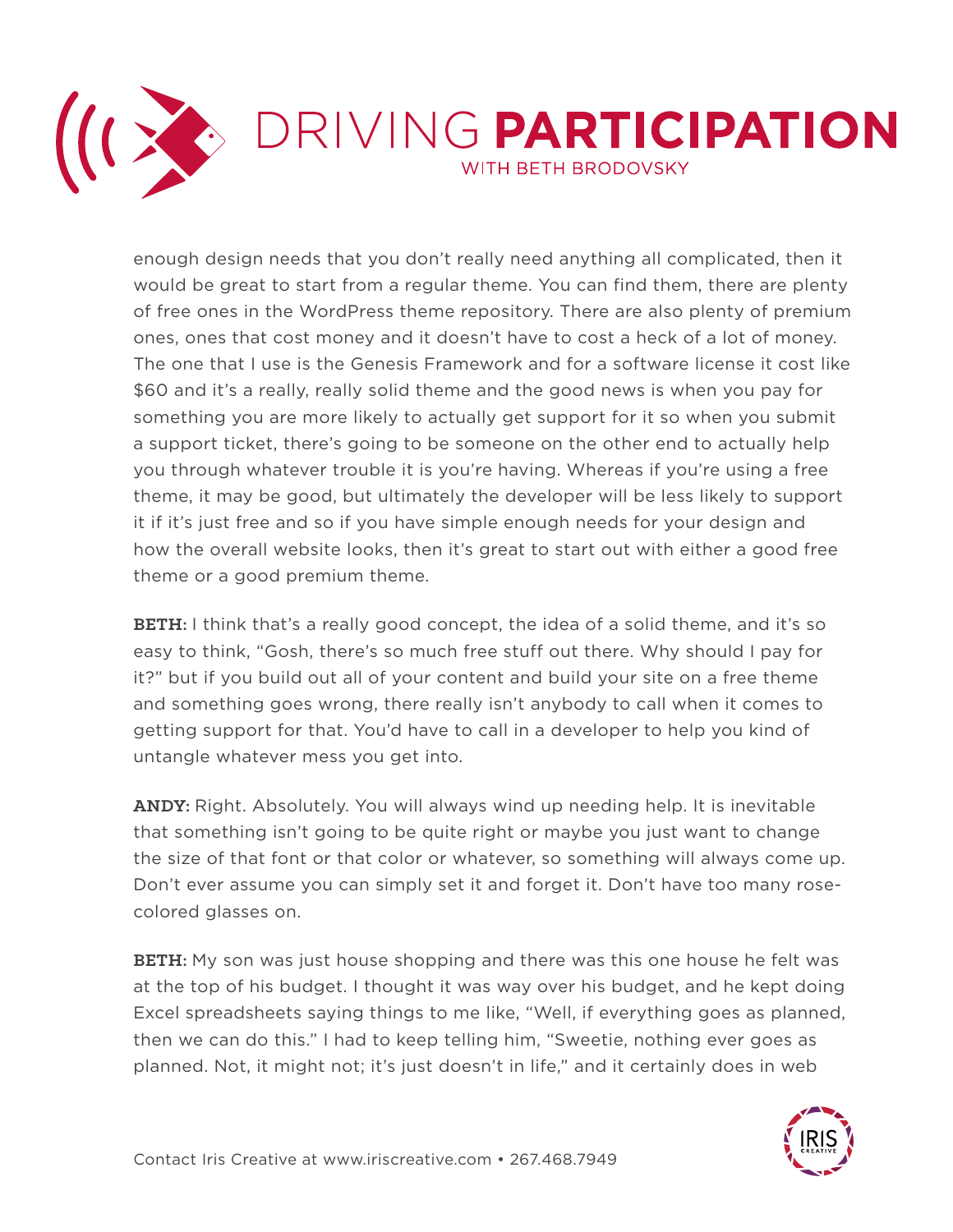

development.

**ANDY:** Very true, very true.

**BETH:** You talked about you set a solid theme. What are the characteristics of a theme that make it solid?

**ANDY:** Absolutely. So my main thing when it comes to themes, when I'm evaluating themes, when I'm looking over them to see how they run and what they do, I want to make sure that they primarily focus on design because to me, functionality and features should be put in a plugin. There are some instances where it might be OK to put some functionality into a theme like if you were calling a particular Java script library or something external, like Google Font, then that would be a good scenario for you to have functionality in a theme, but overall, the theme should concentrate strictly on the design, on the layout and everything and the other thing that makes a theme solid is if they do things the WordPress way, if they adhere to coding standards that WordPress has established and so as a nonprofit, as someone who may not have a huge technical background, you may need guidance from a developer as to which WordPress themes meet this or you can just look in the WordPress theme repository or just look online at different reviews and see when it was last updated and how many people use it on their website to kind of be able to tell which themes are good and which ones aren't because there are a lot of themes out there, but the ones that do things the WordPress way and don't stray too far away from that are ultimately the ones that are solid.

**BETH:** You said that you want your themes to primarily focus on design and leave the functionality to plugins. Why? Why is that better?

**ANDY:** Well, to me, it's better especially as a nonprofit, if you're not getting this huge custom theme done, if you ever want to switch themes in the future and there are plenty of good reasons to want to switch themes, then as soon as you

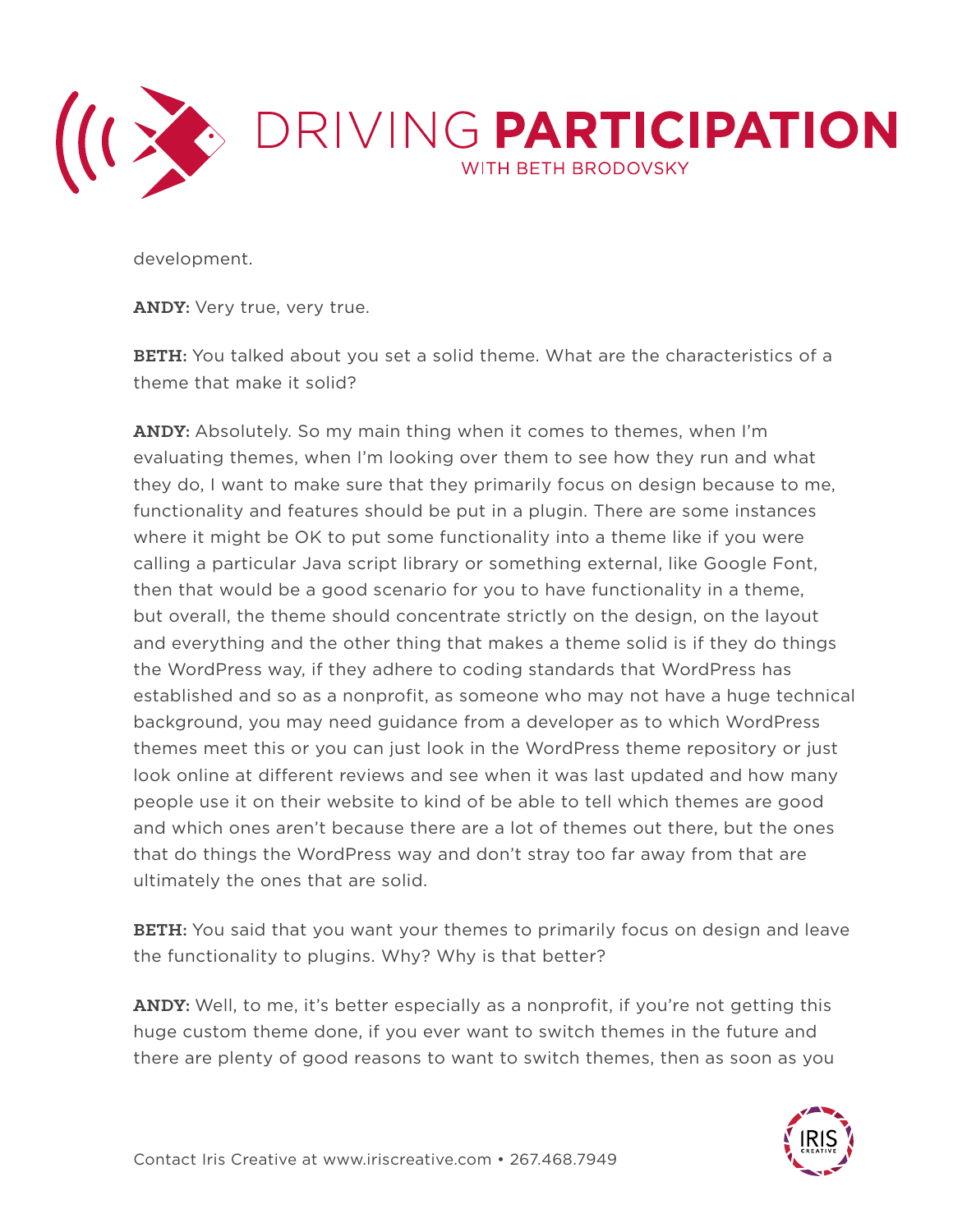

activate the new theme, all of the features and functionality that you had with the previous theme, they go away and so it's better to build them out into plugins so that you can be completely theme-independent so as your needs change, as your design needs change, then you can just feel free to switch to a new theme without needing to worry about losing important functionality.

**BETH:** I think that's really, really good advice. Themes are not all the same, and I'm curious. You said you like Genesis themes. What are some of the problems that come up in themes when you're using them that has made you think that Genesis has been the most effective for your work?

**ANDY:** Well, Genesis is very clean and doesn't come with a whole lot of overhead basically. So Genesis itself is a themed framework and you build child themes on top of it. You don't actually touch any of the code within the Genesis framework so if you have somebody who is tech savvy, who has some at least basic web development skills, then they can use Genesis and all of its features to basically make a really good looking design for your website. There was a volunteer project that I did with a nonprofit and the theme that they wanted came with about 10,000 plugins. I'm exaggerating a little bit, but it came with 10,000 plugins and the technical people like me and a couple other team leads, we had to wrestle with it just to make it work and we couldn't ultimately make it work. So Genesis or any other WordPress theme that doesn't come with a lot of overhead and just allows you to cleanly make it do what you want it to do, those are the ones that I recommend.

**BETH:** Can you explain what a child theme is? I remember when I first started working in this world this whole concept, I couldn't even understand it.

**ANDY:** Sure. So a child theme is basically a theme on top of a theme.

**BETH:** That does not make it clear!

**ANDY:** Yeah, of course. The whole reason behind a child theme is for a theme

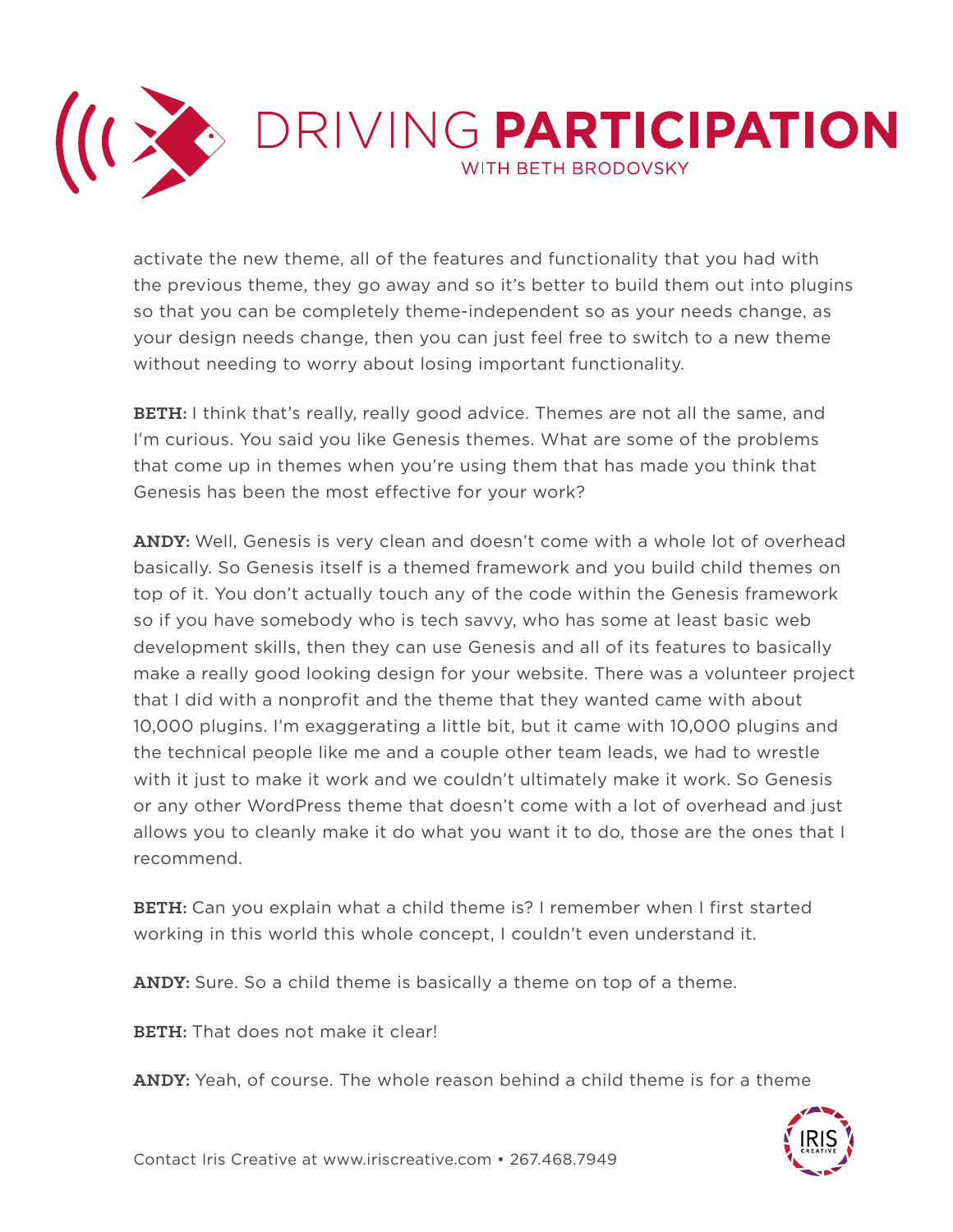

like the Genesis framework, it gets updated pretty regularly and so I do theme customizations by going into the style sheet, what's called the cascading style sheets, CSS, and so I basically make customizations through the CSS and if I did that directly within the Genesis framework, then as soon as it gets updated and I push that update, then all of my customizations are overwritten. They are gone. You will never ever find them. So instead, you build a child theme on top of it, which basically means that the child theme calls all of Genesis' features. It says, "Bring in all of the styles. Bring in all the functionality. Bring in everything," but also, the child theme then says, "OK, now tweak this. Go here. Go there. Perfect," and then whenever Genesis gets updated you don't have all of your customizations overwritten.

**BETH:** I had a problem one time when we were doing projects for clients with themes where we downloaded what we thought was a good and legitimate theme. We thought it looked really nice. We built it out and it looked beautiful and there was this one feature. I'm sure people have seen this, where the top navigation bar holds still and it kind of looks like the whole rest of the site is scrolling underneath of it. It's called a sticky header, and we couldn't make it work. I had my internal team do it. I sent it out to an outside developer. Like we built and built and built. We tried everything. We could not make it work. At the time I was really frustrated. I thought it was us and that we maybe didn't know what we were doing, but as you and I were talking to prepare for this, you said, "Maybe there was another reason for that." Can you talk a little bit about these, are just developers building these things that we're using and they may not always be perfect?

**ANDY:** Yeah, sometimes they just don't work, especially when you don't do things as I was talking about, the WordPress way. So with the sticky header not working properly, I'm thinking it may have been a plugin within a plugin within a plugin trying to do the work that maybe just a simple regular WordPress menu on its own could have done, and then a little bit of styling through CSS to just say position absolute or something like that, just really try to keep it simple because

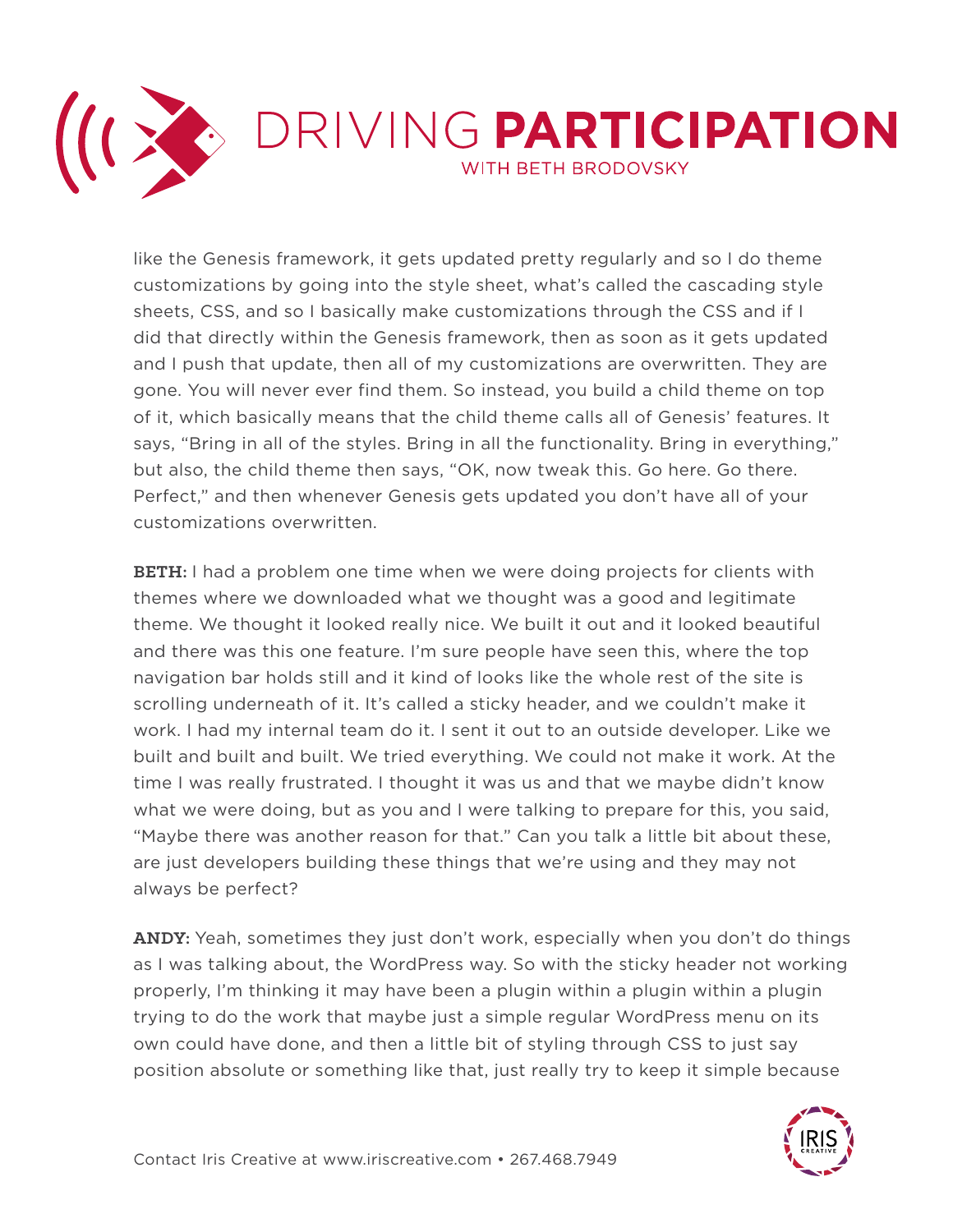

the more layers of complexity that you add, the more opportunity you have for things to break.

**BETH:** That is sort of like mantra number one I think we all need to remember and people often say to me they have a website and they'll want to come to us and say, "Well, can you just do these updates for us?" and "Can you make these changes?" We don't do that anymore mostly because every developer is a different person. It's so easy to think, "It's just WordPress," and so you move this to the left, you do this, but WordPress is like this base framework and then on top of it, individual developers do what they do and there are, I don't know how many. Hundreds of ways that you can do any one specific thing. You just listed 304 different ways to do a sticky header and every developer has their way to doing it. Working with somebody else's code is almost like trying to figure out how someone else is thinking, and everyone does their own thing. So sometimes the way one developer codes things may or may not work, may or may not work for you and making one change can end up breaking the whole darn thing.

**ANDY:** That's exactly right, and actually, with the freelance work that I've been doing over the last few months as a WordPress developer, every time I come into a new situation, whether it's a support ticket or somebody just launched a new website, I always have to spend the first, I don't know, hour or two figuring out where the bodies are buried and how this thing happens to work and then I can start contributing, because you're absolutely right. Every developer and every agency and every person does things their own way, so absolutely.

**BETH:** Right. Yeah, it's not like a static piece of software, and I think it's just a hard thing to wrap your head around in the beginning when you're first using it.

**ANDY:** Definitely, definitely.

**BETH:** Let's talk a little bit about plugins because these are two things that work together that can feel a little jargon-y, and I'm always on the mission of

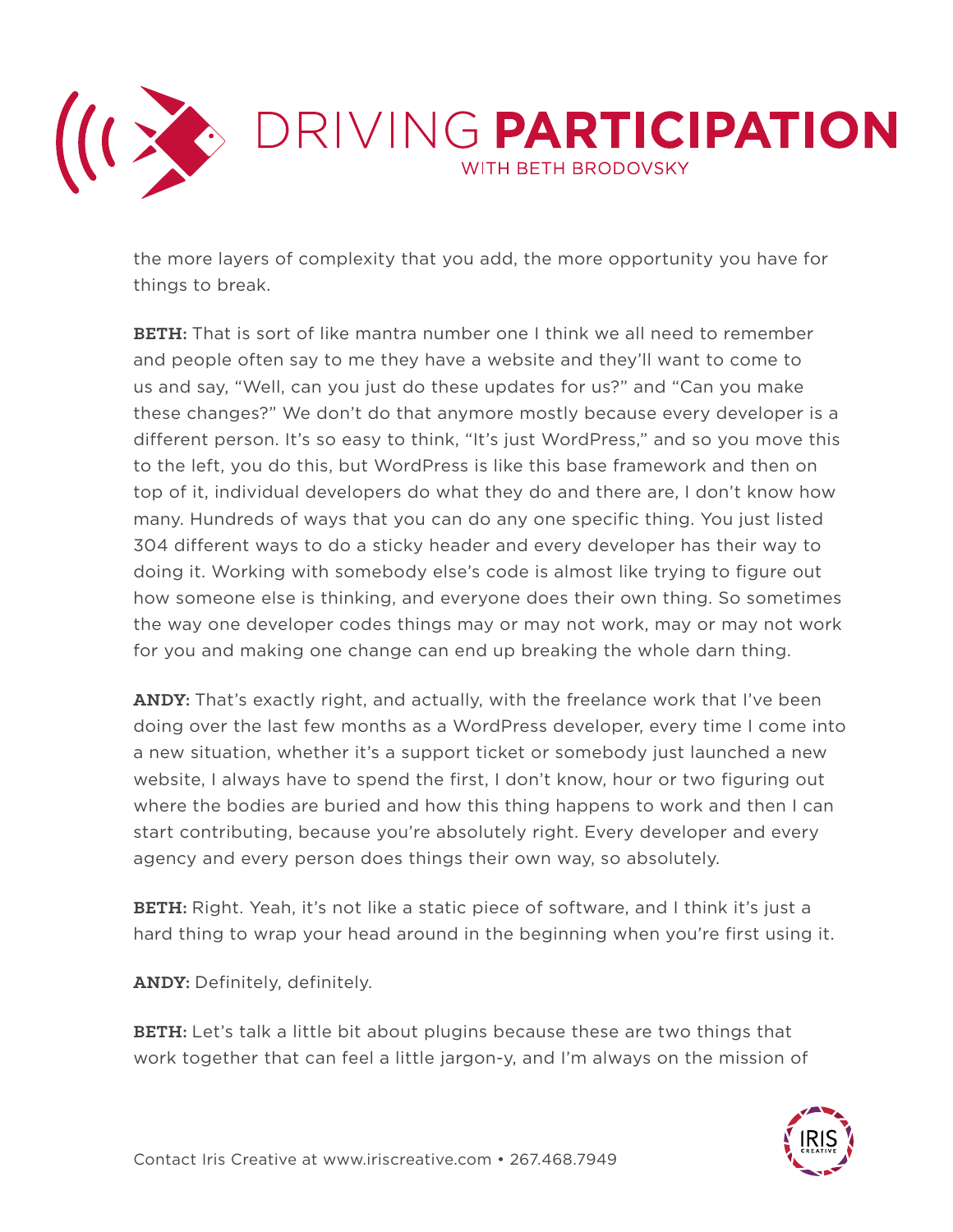

deconstructing the jargon and trying to figure out how we can communicate it in regular people words, because a lot of people that are in nonprofit communications and marketing that are responsible for this, have very different backgrounds. I always say these are my slash marketing people. They're a program manager or an executive director and have a philosophy degree and never expected to be maintaining or managing a website. So in regular people terms, what do plugins do for a site?

**ANDY:** So most people will tell you that it adds functionality, but just to use plain English here, it adds a feature to your website. I'll give you a couple of examples. One is if you want WordPress to be able to have an editorial calendar capability, if you want to be able to schedule your posts ahead of time, that would be a plugin since WordPress doesn't do that right outside of the box or if you have events, whether it be fundraisers or otherwise that you use EventBrite for, then there's an EventBrite plugin that you can use so that it integrates very easily with your website and you can have your EventBrite ticket page right in on your website and you don't have it on a separate page or on the subject of events, if you need an event calendar to display on your website that you can easily add new events to, the titles and the dates and the locations and otherwise, then there are plenty of event calendar plugins, but basically if you need your website to do something that WordPress can't do right out of the box, then that's what a plugin is for.

**BETH:** Perfect! Awesome! Regular people language! So plugins are cool and you can go into archives of them and see all the neat things that they can do and like it's very easy to treat them like Pokemon. You just want to go and collect them all. I want one of these and one of these and it would be so cool if my website could do that and you can add and add and add and there aren't any technical limits to how many you can put on your site. So can you talk a little bit about sort of best practices around plugins and what happens to a site as you continue to add plugins for these features into them?

**ANDY:** Sure. So as far as best practices for plugins, there are certain features

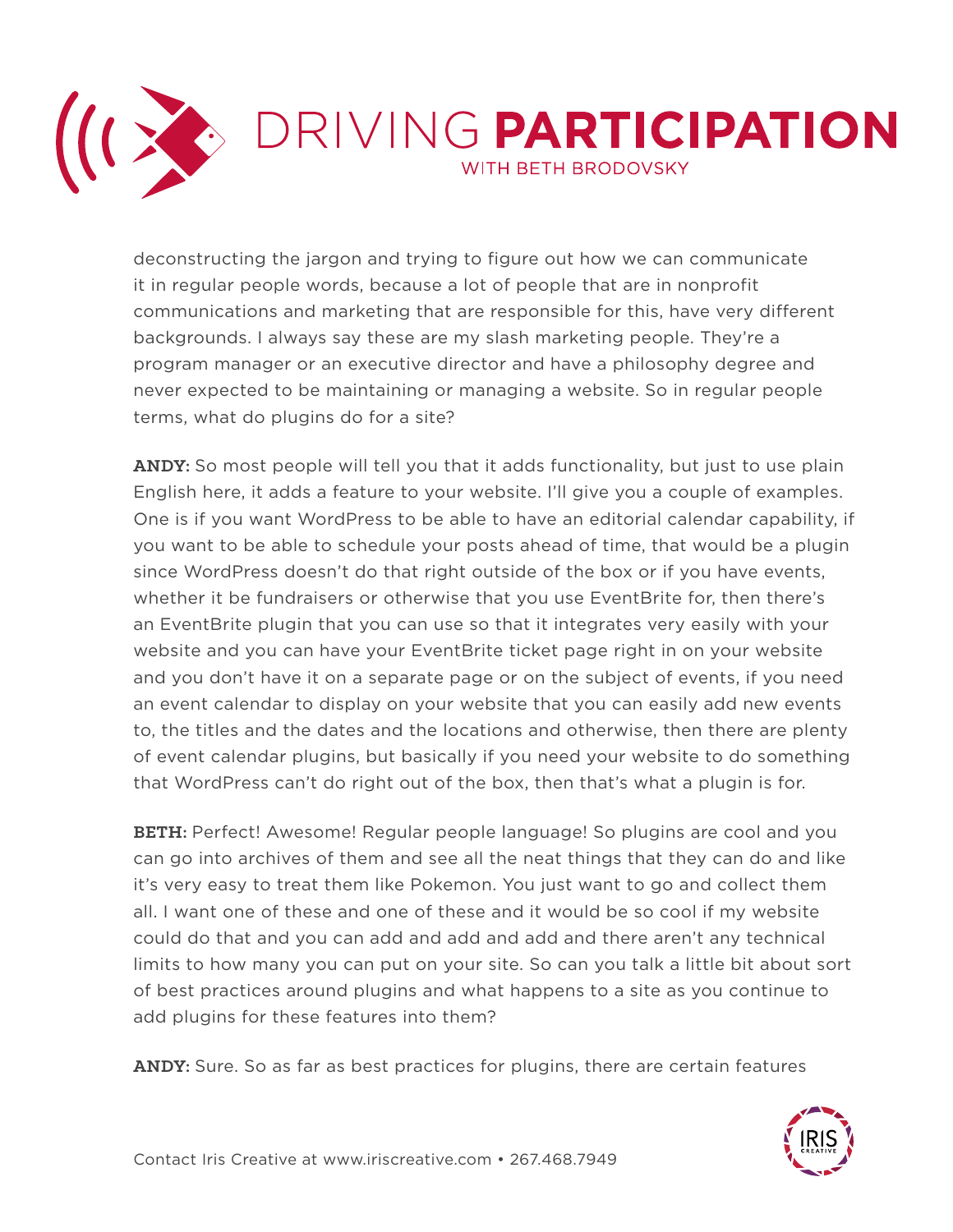

that you definitely want your website to have and they're not just universal for nonprofits. They're universal for most websites and so there's a backup plugin and there's a number of plugins that allow you to add backups to your website, the capability to backup your website because you never know what's gonna happen and so there are backups that you can do and then there's search engine optimization, which is really critical in order for Google to find you and so there are plugins that can take care of that. There are security plugins. There are just like these baseline plugins that you will want your website to have and otherwise, just be aware of how many plugins you have on your website. There is no magic number of plugins that you should have or that you should limit it to, but just understand that there could be occasional plugin conflicts. I've had this come up where two plugins are butting heads for some reason and so if you're trying to do something with one plugin, then the other plugin is rendering that incapable of that happening. At one point when I was doing a support ticket in my freelancing work, I was trying to add new photos to a slider plugin, to a SEO plugin and it wouldn't allow me to add new photos, but when I deactivated that version of the SEO plugin, suddenly I could add new photos and so just be aware that the more plugins you have, the more opportunities you have to basically have something mess up. So there is no magic number, but just be very aware that conflicts do arise.

**BETH:** I think that's really and of course you know the next question I was gonna ask you was, "How many plugins should people have?" and you're right. It probably depends on what plugins you have and each plugin is its own little piece of software so you could have a very light plugin that's simple and small and just does a simple little thing, but you could also have like pretty intense heavy plugins, like a plugin that runs an entire forum or community or you could have a plugin. I don't know, is it considered a plugin if you do something like e-commerce?

**ANDY:** Yes, definitely.

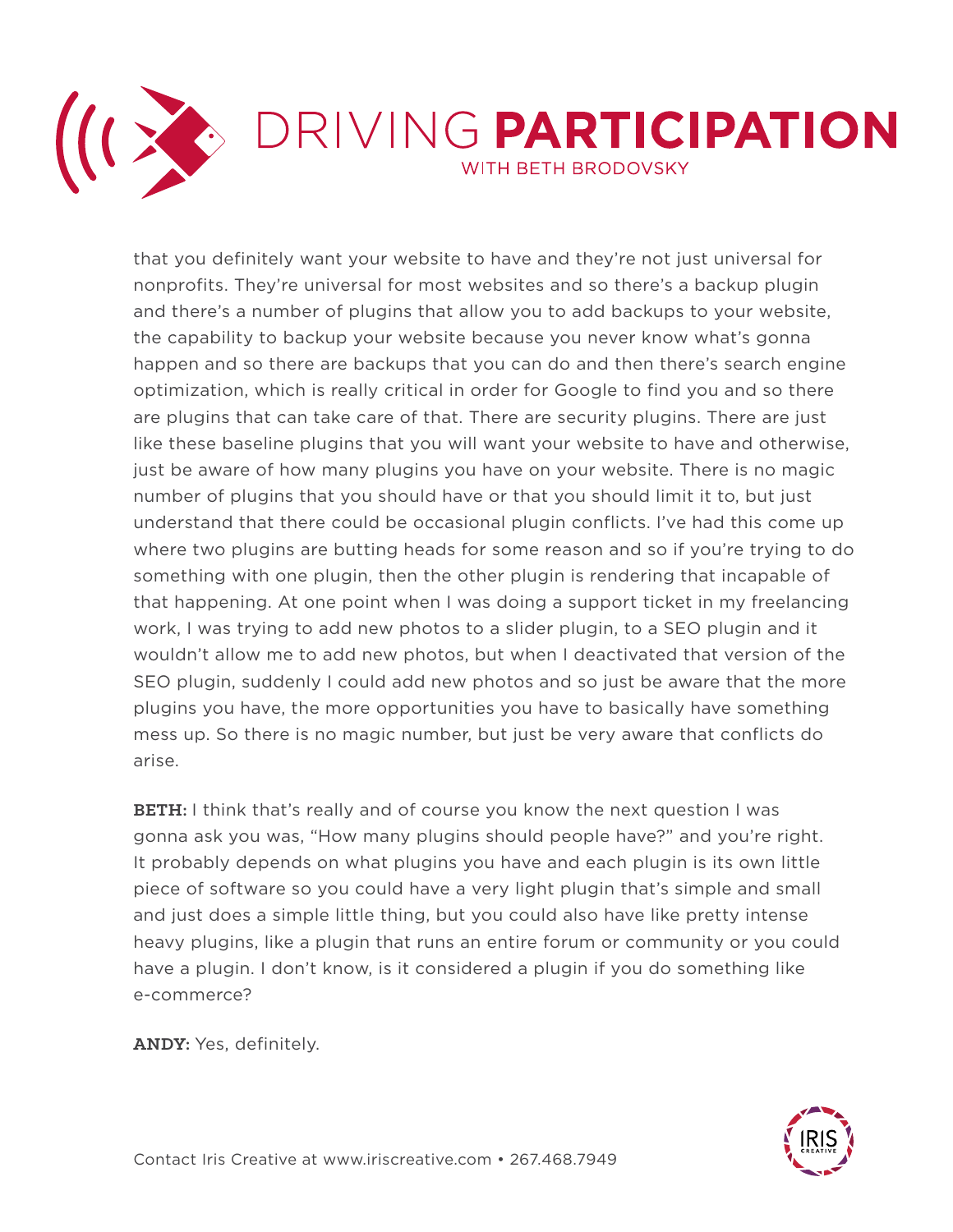

**BETH:** E-commerce plugin is a hefty plugin. Like you don't even, it could be any tiny little place that these things conflict. The other thing that I think is interesting to talk about when it comes to plugins is I love how you said, "Think of them as adding a feature to your website," and I would also add to that think of the features you want to add to your website at the beginning of your project. We had a project come along where the client needed an events plugin and we went and did a ton of research on events plugins because they also had a thirdparty registration tool that we had to kind of partner up with and share data back and forth with through something called an API, which lets you talk to an outside piece of software. So we did all this research, we found the one we wanted. It was great. We got it all working, designed perfect and like at the eleventh hour, the client said, "Can you just?" and as I always say, "just" is the most expensive word in business. "Can you just add on that plugin that lets you do the thing where it's the event calendar and you click that button and it lets you add to your Google calendar or your iCalendar?" Without thinking it through, I said, "Oh, just that little button? Sure. Let me do that," and it was hours and hours and hours of research only to discover with the events plugin that we had already picked and already implemented and installed, there was not a single one that would work. There were different events plugins that already had that embedded in it, but we had gone so far down that path we couldn't give them what they wanted. I'm sure you've had things like that come up.

**ANDY:** I have certainly seen it come up in website projects that I've been involved in. Basically as you mentioned, the overall principle is to flush everything out and get all your requirements out in the beginning and there is a certain amount, the flexibility that people should generally have with change requests, but yes. The further down you are in development, the less flexibility you have. You pretty much almost have no flexibility at the end of the project by the time everything is already built out and so if something needs to be changed, it's more than likely going to take a lot of time and cost a lot of money. So yes, as many ideas as possible in the beginning and trusting that these ideas in the beginning will work because I sometimes when people want to make changes to their website

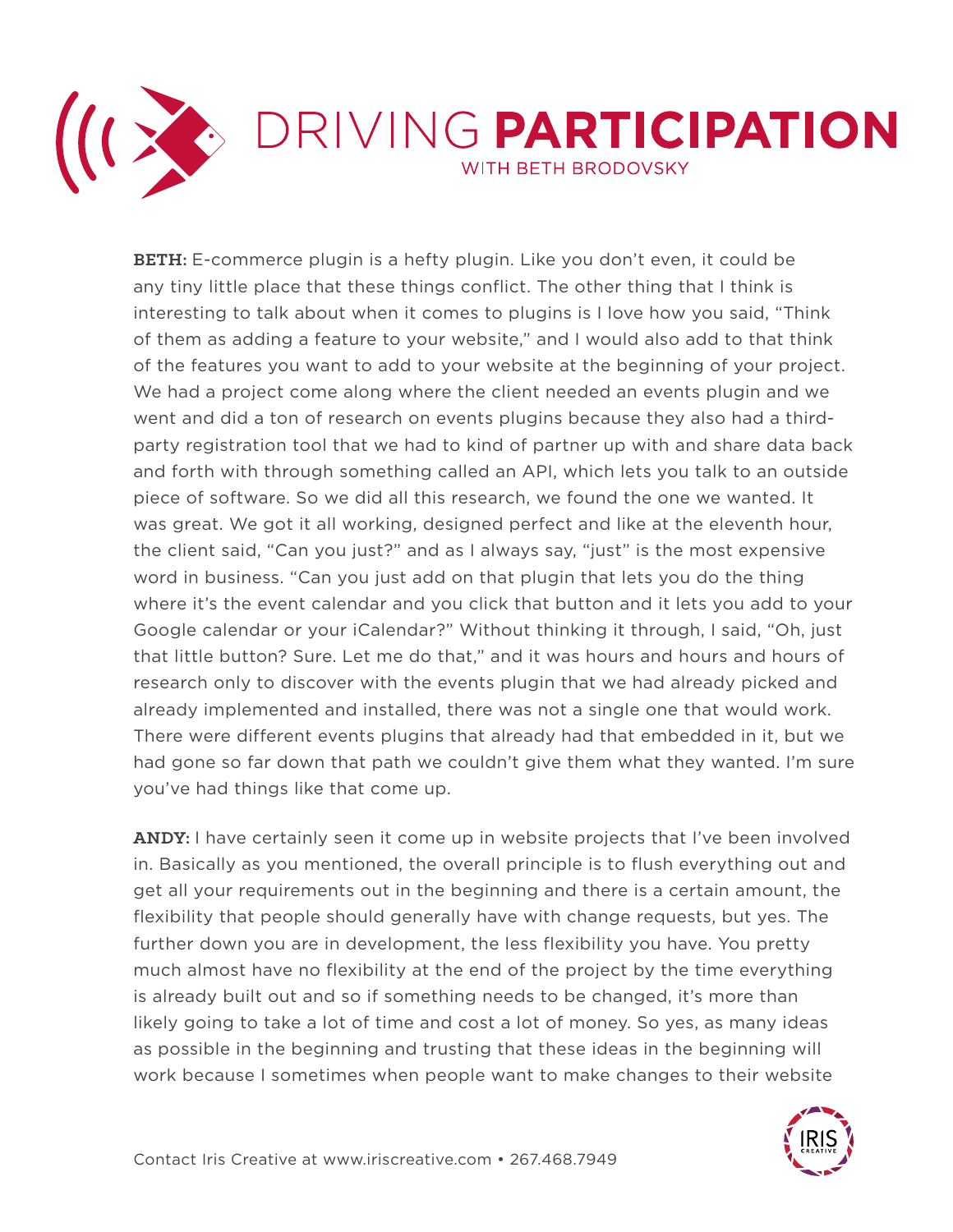

whether major or minor, like at the last minute, I think part of that comes out of insecurity, like you're not exactly sure if this thing is going to work. Just trust the process, trust the people that you're working with and it should turn out fine and if for some reason it doesn't, then you can always adjust and course correct.

**BETH:** That is excellent, excellent advice. The one other thing I wanted to ask you about that I'm starting to hear from other people, especially smaller newer nonprofits and even smaller newer entrepreneurs. There are some other opportunities coming up to build websites. In the last few years, it used to be that WordPress was the inexpensive, easy way to build a website, but recently, tools like Squarespace and Wix, and Weebly is another one, have popped up onto the web development scene, that are drag and drop do it yourself don't need to know any coding types of tools. Could you talk a little bit about sort of the difference between the features and functionality and flexibility of what you can get using those versus making the choice to do a WordPress site?

**ANDY:** So you basically have a ceiling of what kind of flexibility you can get and how your needs can be met by Weebly or Wix or Squarespace. Now if you absolutely need nothing but a simple brochure site and you have a zero budget, then I would absolutely recommend the Squarespace or Weebly or Wix because WordPress isn't going to be right for everyone, but you're going to have a ceiling as far as what it can actually do for you and so as your needs grow, as you have more complex design needs, as you need more features, I don't think you can get an events calendar on a Weebly site for example. As your needs grow, that's when WordPress comes in and WordPress is a much more cost effective solution than a content management system that costs hundreds or thousands of dollars a year just for the software license itself. So WordPress is definitely a good fit if you need more than what a Squarespace can provide you, but you don't have tens of thousands of dollars to spend on.

**BETH:** OK, so then let's talk about it the opposite way. Is there a point where WordPress is not the best tool, that it sort of maxes out the capabilities and you

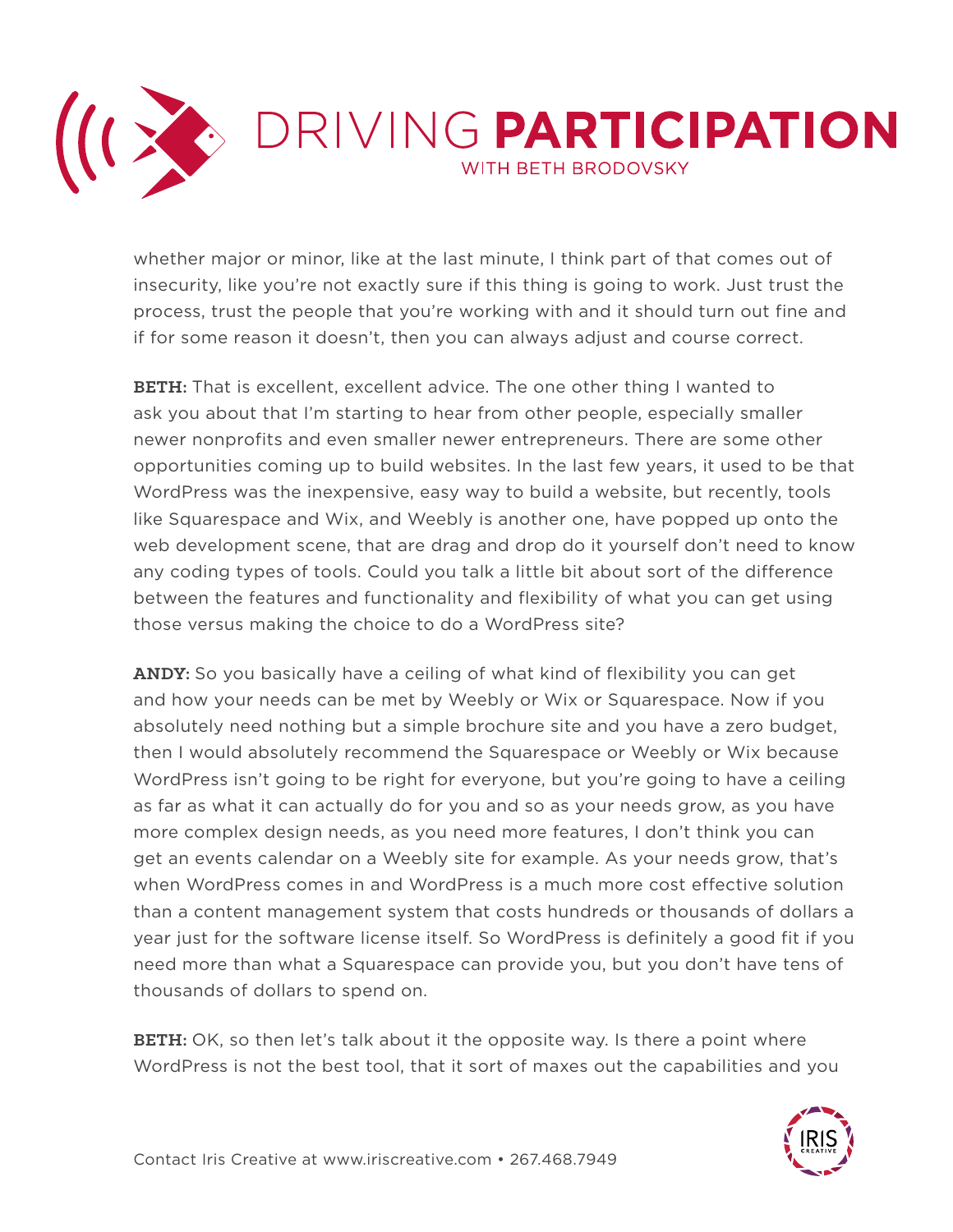

should consider some other type of software to build your site?

**ANDY:** I think for really, really large websites that have millions upon millions of visitors and I don't know if WordPress would necessarily be the best for a site like Amazon with all the complicated e-commerce that goes on, but I've seen from some of my friends in the WordPress community, they've had clients like WalMart and Disney so you can scale up WordPress pretty far, but WordPress, it certainly has its ceiling so if you're trying to create the next Amazon it might not be the best solution.

**BETH:** I think that that's really good advice. I mean, I think the New York Times runs on WordPress and that still goes along with doing things the WordPress way. Like the New York Times is ultimately blog posts and pages that have access. You know you can basically limit access to it. That's all, even though it's huge and large, it's all using very native WordPress functionality.

**ANDY:** Yes, absolutely, and the fact that it's a very high traffic website, that's not necessarily WordPress's thing to handle all that traffic. That's the server's thing, and so they have whatever servers they need to handle all the millions of visitors they get every day, but yeah. WordPress certainly accomplishes what the New York Times needs and it's flexible enough for them to customize it as they see fit.

**BETH:** Yeah, exactly. We've seen that it hasn't always been a good fit when you've needed like highly complex external integrations that then actually need to pass content through to the front end of a website. For example, an association's membership site where from the front end of the website, you need to be able to log in and do application level stuff on a live website, that maybe you need something that really, sometimes we've had to go to Drupal or things like that. Have you found that WordPress has reached a level that it can handle high level complex integrations with outside software?

**ANDY:** I haven't honestly come across that in my WordPress experience. As far

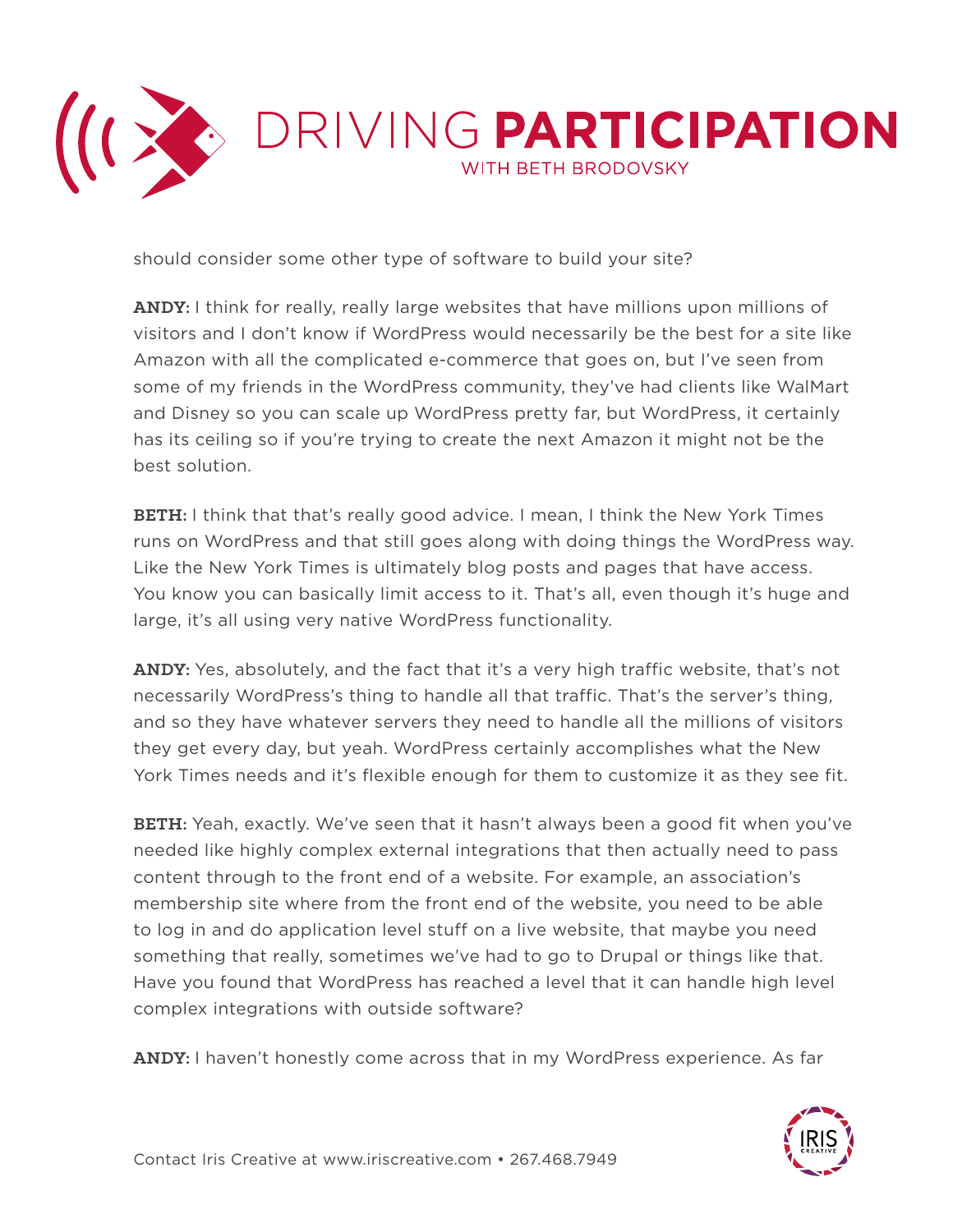

as high level complex integrations, I've seen that in projects that I've been on with the site core content management system, but I don't necessarily have experience in the WordPress domain. I know that it can. Like if I were to imagine a scenario, I know that it can, but it really just depends on how much you have to bend it to try to make it work, where there may just be a simpler solution out of the box for your problem and ultimately you want to look at the best solution for your problem, even if it isn't WordPress.

**BETH:** And I think that's fabulous advice. We only build in WordPress mostly because it just got to be too hard to become experts in multiple different software, but that doesn't necessarily mean that WordPress is the solution for every different kind of site and so you know, the advice that I would probably leave people with is definitely don't be afraid to go and look at different software that might solve your problem better, but it may not be a software issue. It may be that you need to get the right developer who knows how to use the tool to integrate it with what you want and there's WordPress developers at all different levels, from people who can change a color and post a site to people that can make it like dance and sing and do incredible integrations. So if you decide that WordPress is a good tool for you, definitely look at the people that you're working with and make sure that the features, functionality and technology that you want to use are a good fit for that developer and that they feel comfortable making what you need to happen, happen.

**ANDY:** Yes, definitely. For sure.

**BETH:** Andy, what piece of advice would you leave people with if they were thinking of getting started with a theme-based WordPress site?

**ANDY:** I would say do your research. If you know someone who knows what they're doing, who has experience in this arena, definitely pick their brain, but if you don't know anyone who has experience in that arena, just do your research. The WordPress community is incredibly generous in their time and resources and